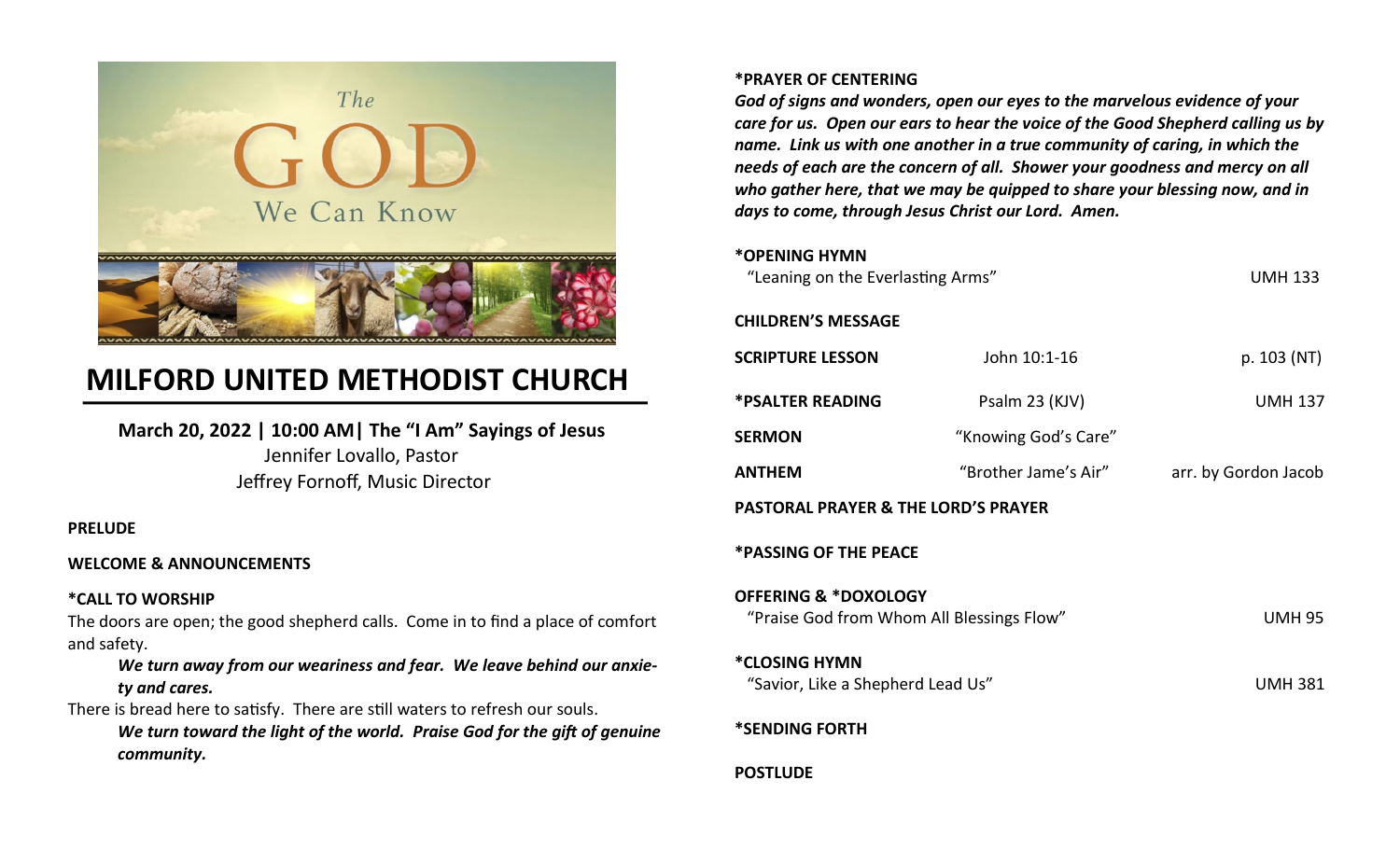



- in the presence of mine enemies: thou anointest my head with oil; my cup runneth over.
- Surely goodness and mercy shall follow me all the days of my life: and I will dwell in the house of the Lord for ever. R

**JUSTIFYING GRACE** 

#### 381 Savior, Like a Shepherd Lead Us